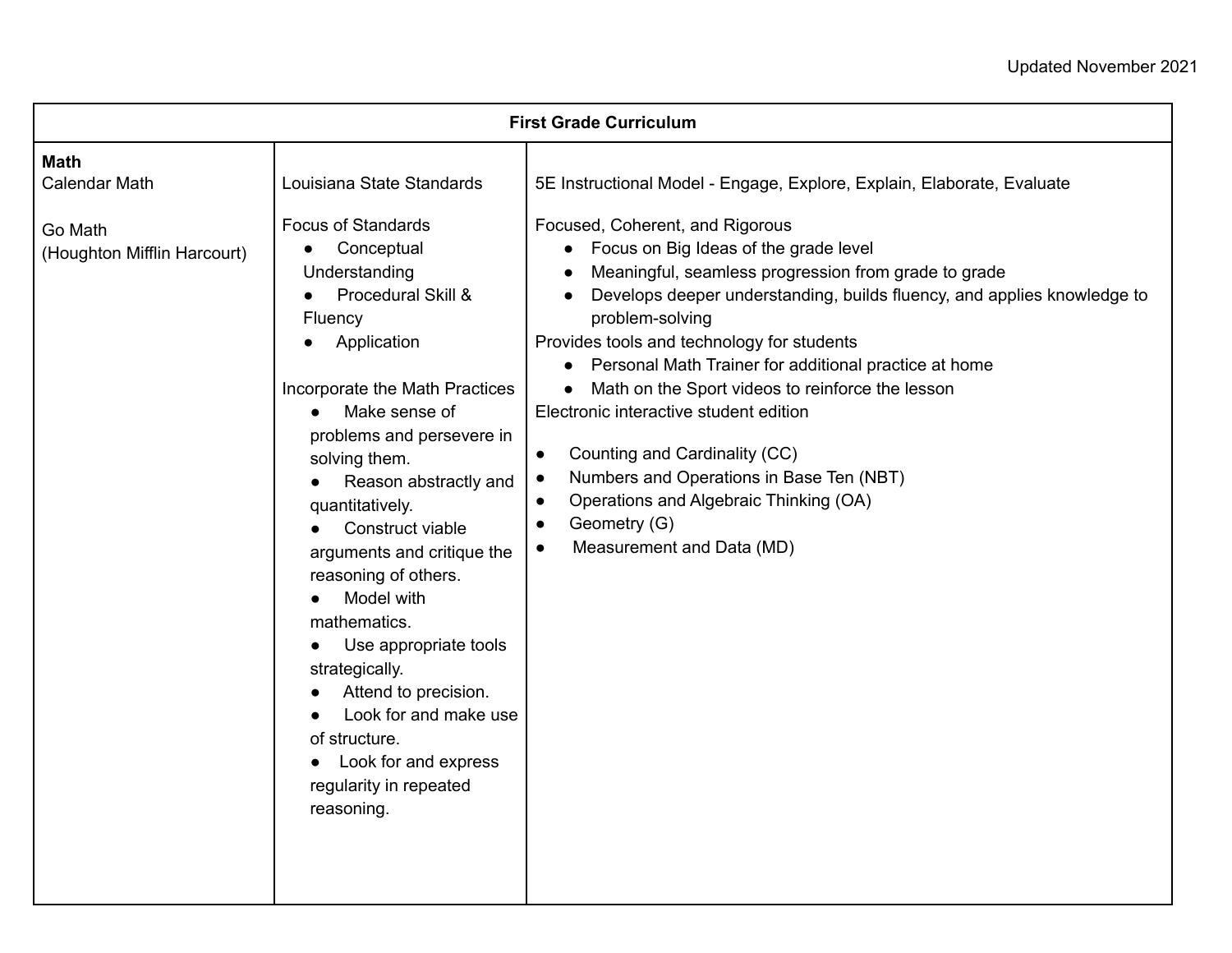## Updated November 2021

| <b>Language Arts</b><br>-Reading<br>-Language<br>-Spelling<br><b>MyView</b>                                               | Louisiana State Standards<br>Louisiana ELA standards<br>provide appropriate content for<br>all grades, maintain high<br>expectations, and create a<br>logical connection of content<br>across and within grades.<br>The goal for students in<br>English language arts (ELA) is<br>to:<br>Read<br>$\bullet$<br>Understand complex,<br>grade-level texts<br><b>Express their</b><br>understanding of those texts<br>through writing and speaking. | <b>MyView</b><br>helps prioritize instruction to support higher levels of reading and writing<br>Increases text complexity in reading<br>$\bullet$<br>Provides accessible rigor<br>$\bullet$<br>Balances fiction and informational texts<br>$\bullet$<br>Emphasizes close reading<br>$\bullet$<br>Focuses on information/explanatory, argumentative/opinion, and narrative<br>$\bullet$<br>writing<br>Unit 1- My Neighborhood<br>Unit 2- I Spy<br>Unit 3- Imagine That<br>Unit 4- Making History<br>Unit 5- Beyond My World |
|---------------------------------------------------------------------------------------------------------------------------|-------------------------------------------------------------------------------------------------------------------------------------------------------------------------------------------------------------------------------------------------------------------------------------------------------------------------------------------------------------------------------------------------------------------------------------------------|-----------------------------------------------------------------------------------------------------------------------------------------------------------------------------------------------------------------------------------------------------------------------------------------------------------------------------------------------------------------------------------------------------------------------------------------------------------------------------------------------------------------------------|
| <b>Handwriting</b><br><b>Social Studies</b><br>Integrated into ELA, Math, &                                               | Writing Our Catholic Faith                                                                                                                                                                                                                                                                                                                                                                                                                      | Community<br>Environment                                                                                                                                                                                                                                                                                                                                                                                                                                                                                                    |
| Religion content                                                                                                          |                                                                                                                                                                                                                                                                                                                                                                                                                                                 | Economy<br>Maps                                                                                                                                                                                                                                                                                                                                                                                                                                                                                                             |
| <b>Science</b><br>Integrated into ELA, Math, &<br>Religion content<br>Use selected lessons of<br><b>Generation Genius</b> |                                                                                                                                                                                                                                                                                                                                                                                                                                                 | Physical Science: Light and Sound Waves<br>Engineering/Technology/Application: Engineering Design<br>Life Sciences: Structure, Function, and Information Processing<br>Earth & Space Science: Space Systems: Patterns and Cycles                                                                                                                                                                                                                                                                                            |
| Use Scholastic Science Spin<br>mini-lessons                                                                               |                                                                                                                                                                                                                                                                                                                                                                                                                                                 |                                                                                                                                                                                                                                                                                                                                                                                                                                                                                                                             |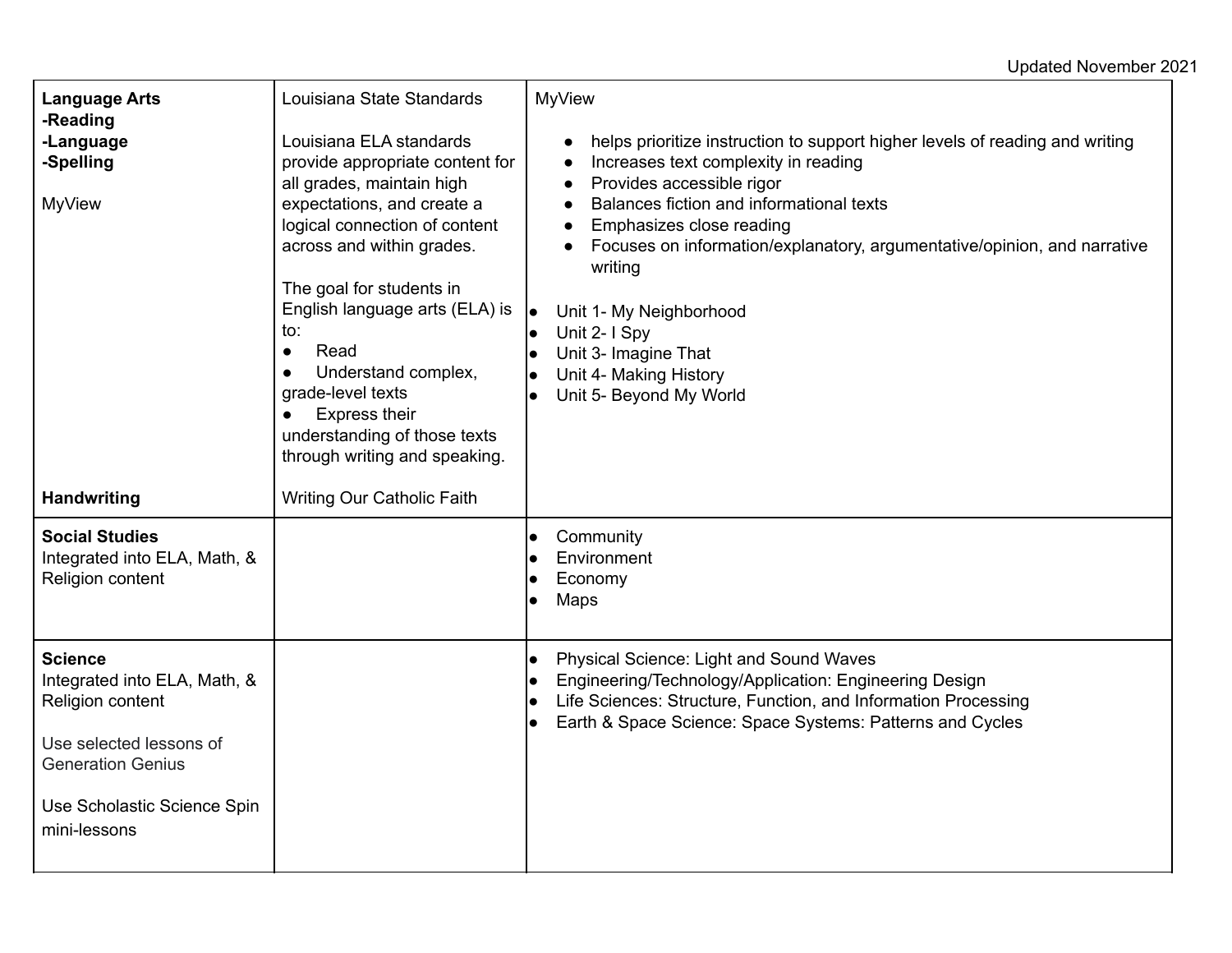## Updated November 2021

| <b>Theology</b><br><b>Theology continued</b> | <b>Virtues in Practice</b><br>Christ in Us (Sadlier) | Daily Prayer<br>$\bullet$<br><b>Prayers Learned</b><br>Sign of the Cross<br>$\circ$<br>The Lord's Prayer<br>Hail Mary<br>$\circ$<br>Glory Be<br>$\circ$<br><b>Grace before Meals</b><br>Two Class Masses (Participants)<br>$\bullet$<br><b>Weekly Mass</b><br>$\bullet$<br>First & Third Friday Rosary<br><b>First Thursday Adoration</b><br>$\bullet$<br>Blessing of the Pets<br>$\bullet$<br><b>Blessing of the Tombs</b><br><b>Blessing of the Throats</b><br>St. Joseph's Altar Presentation<br>The way of the Cross<br>$\bullet$<br><b>Community Service Projects</b><br>The Virtues in Practice Program focuses on the same virtue school-wide for a<br>month at a time. It covers 27 virtues over a three-year cycle, with 81 saints held as<br>models of the virtues. The years focus on the Year of Faith, Year of Hope, and<br>Year of Charity.<br>Christ In Us is built on the four pillars of the Catechism of the Catholic Church<br>(creed, sacraments, morality, and prayer) rooted in Tradition and Scripture.<br>Students encounter Christ, accompany one another in faith, and live as missionary<br>disciples in the world.<br>Unit 1- How do we know God?<br>$\bullet$<br>Unit 2- How do we celebrate what we believe?<br>Unit 3- How do we live what we believe?<br>Unit 4- How do we become what we believe?<br>Unit 5- why and how do we celebrate the Church year? |
|----------------------------------------------|------------------------------------------------------|--------------------------------------------------------------------------------------------------------------------------------------------------------------------------------------------------------------------------------------------------------------------------------------------------------------------------------------------------------------------------------------------------------------------------------------------------------------------------------------------------------------------------------------------------------------------------------------------------------------------------------------------------------------------------------------------------------------------------------------------------------------------------------------------------------------------------------------------------------------------------------------------------------------------------------------------------------------------------------------------------------------------------------------------------------------------------------------------------------------------------------------------------------------------------------------------------------------------------------------------------------------------------------------------------------------------------------------------------------------------------------------------|
| <b>Testing</b>                               | iRead                                                | Targeted lessons for phonological awareness, alphabet knowledge, phonics,<br>decoding, word recognition, fluency, and morphological awareness.                                                                                                                                                                                                                                                                                                                                                                                                                                                                                                                                                                                                                                                                                                                                                                                                                                                                                                                                                                                                                                                                                                                                                                                                                                             |
|                                              | <b>STAR Reading</b>                                  | STAR Reading is an assessment of reading comprehension and skills for<br>independent readers through grade 12. STAR Reading tracks development in five<br>domains: Word Knowledge and Skills, Comprehension Strategies and Constructing                                                                                                                                                                                                                                                                                                                                                                                                                                                                                                                                                                                                                                                                                                                                                                                                                                                                                                                                                                                                                                                                                                                                                    |